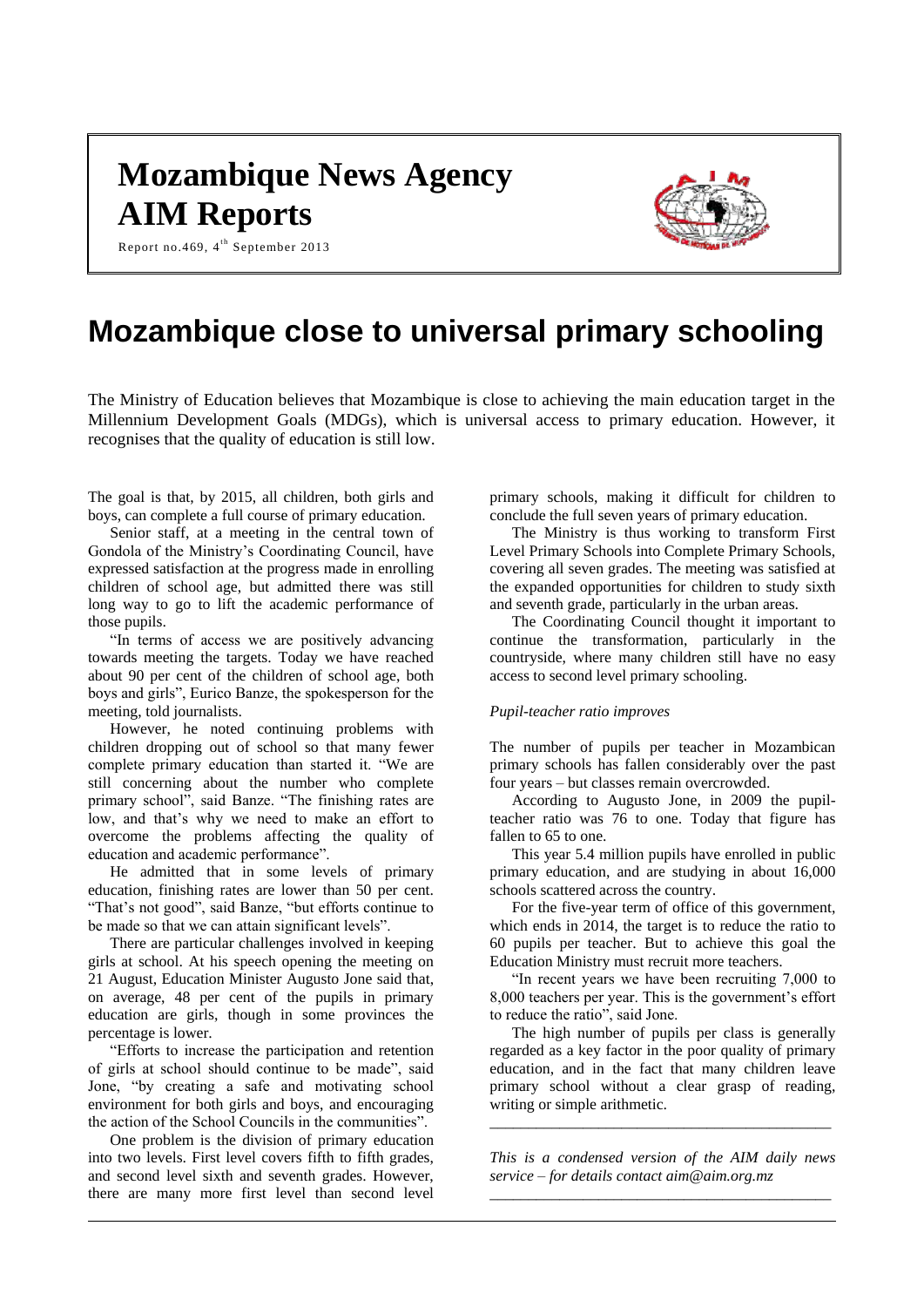## **Renamo still demanding "facilitators" for dialogue**

The nineteenth round in the dialogue between the Mozambican government and the main opposition party Renamo on 2 September proved as fruitless as its predecessors, with Renamo insisting on the presence of "national facilitators and foreign observers" to conclude the debate on the electoral legislation.

The government rejected this demand months ago and considers that the debate on the electoral laws is over.

The head of the government delegation, Jose Pacheco, told reporters at the end of the round that Renamo believes the presence of facilitators and observers would make it possible to overcome the impasse over points in the Renamo document on the electoral legislation with which the government disagrees.

The main sticking point for Renamo is the demand for "parity" between itself and the ruling Frelimo Party on the National Elections Commission (CNE), a position that the Mozambican parliament, the Assembly of the Republic, rejected in a vote in December.

Deputies from Frelimo and the Mozambique Democratic Movement (MDM) voted against the Renamo proposal. However, Renamo has tried to revive its defeated proposal repeatedly in the dialogue with the government.

Pacheco said that by attempting to have the government endorse its proposal and then thrust it down the throat of the Assembly, Renamo was violating the principle of the separation of powers. The government has repeatedly stressed that, if Renamo wants to amend the electoral laws, it can submit such amendments through the normal parliamentary channels.

Indeed the Assembly was willing to re-open the debate on the electoral legislation during the extraordinary parliamentary sitting held in the first half of August. However, Renamo refused to submit anything at all without first obtaining a "political agreement" with the government, and Pacheco made it abundantly clear that no such agreement existed.

Under the current law, Renamo should appoint two members to the CNE, and to each of the 11 provincial elections commissions, and the dozens of district and city commissions. However, these positions remain vacant, since Renamo says it will boycott the elections until the laws are changed to its liking.

Pacheco said Renamo had once again demanded the removal of the defence and security forces from the central district of Gorongosa. Renamo leader Afonso Dhlakama is living in a camp at Satunjira, in the foothills of Gorongosa. Renamo has repeatedly claimed that the government is planning to storm Satunjira.

Pacheco made it very clear that the government was not about to move police and military units. He said that the defence and security forces are stationed on the ground in accordance with the needs to defend the interests and freedoms of citizens, and to defend the country's sovereignty, and there was no way that was going to change.

"As for facilitators and observers", said Pacheco, "we said that, if Renamo feels that it is weak in this dialogue, it has the right to strengthen its team however it likes. For the government, the solutions lie within the reach of Mozambicans and in Renamo's openness to make concessions".

There was no sign of any concession from the head of the Renamo delegation, Saimone Macuiana, who claimed there is an "electoral crisis", because the government will not accept the presence of facilitators and observers.

Renamo suggested as national facilitators the Vice-Chancellor of the Polytechnic University, Lourenco do Rosario and Anglican Bishop Dinis Sengulane (who have both met with Dhlakama in Satunjira), and anyone else whom the government deems appropriate.

As for international observers, Macuiana said that Renamo has been in contact with some members of the Southern African Development Community (SADC), but did not mention which ones.

#### **Irrigation schemes could end rice imports**

Mozambican President Armando Guebuza on 31 August expressed optimism that with major irrigation schemes such as the one under construction in Xai-Xai district, in the southern province of Gaza, Mozambique will cease to be a net importer of rice.

Speaking to reporters after a visit to the Lower Limpopo Irrigation Scheme, the result of a partnership with the Chinese company "China Wanbao Oil and Grain", President Guebuza said that with the current expansion of the scheme, rice imports could be cut by 100,000 tonnes in the next few years.

Currently the irrigation scheme could produce on 14,000 hectares. Less was available in the 2011/12 agricultural campaign, the latest for which AIM has figures, when 13,000 tonnes of grain was produced.

By 2017, the Lower Limpopo scheme will bring 30,000 hectares under irrigation, and total production of 150,000 tonnes of grain a year (five tonnes per hectare) is envisaged.

President Guebuza noted that similar large-scale irrigation schemes are being built or rehabilitated at Chokwe (also in Gaza), and at Mopeia (in Zambezia). They offered the possibility of Mozambique becoming an exporter rather than an importer of rice.

The project also commits Wanbao to transfer technology to local producers. This should benefit about a thousand small farmers. A centre for intensive training in Chinese rice production techniques has been set up, capable of training 70 small producers working on a hectare each. They will then make the jump to becoming "emerging farmers" with an area of four hectares each.

During the training period, all the operations of this group will be funded and they will not have to bear any production risks.

Farmers using more than five hectares are assisted through extensionists. They do bear their own risks, and are responsible for mobilising credit.

The Lower Limpopo area could cover 70,000 hectares. There has been an irrigation scheme here since 1952, but it was damaged in repeated flooding, notably in 1977. By the end of the 1990s the scheme had virtually collapsed.

It was revived with a twinning agreement between Gaza and the Chinese province of Hubei in 2007, which included arrangements on technology transfer. In 2011, it was decided that the partnership should concentrate on the Lower Limpopo irrigation project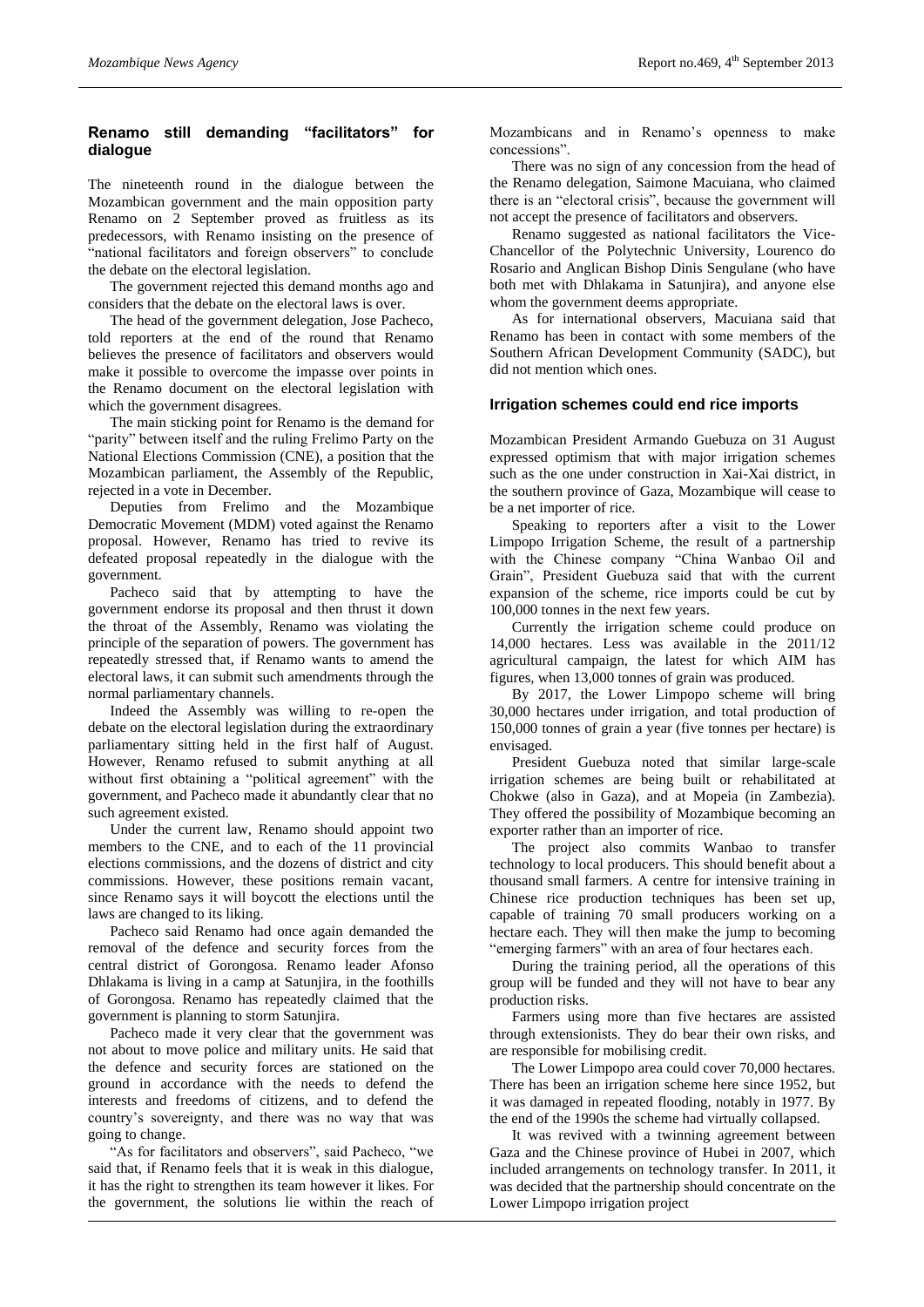### **Anadarko optimistic about LNG schedule**

The American oil and gas company Anadarko is confident that it can maintain its original schedule for constructing liquefied natural gas (LNG) facilities in the northern Mozambican province of Cabo Delgado, allowing the first exports of LNG to take place in 2018.

Speaking at the Maputo International Fair (FACIM) on 31 August, the Anadarko manager of corporate affairs, Roberto Abib, put the total investment required at between \$25 and \$30 billion – by far the largest investment made in any Mozambican industry.

The onshore processing units would produce between 3,000 and 5,000 barrels of LNG a day, during the projected 30-year life span of the project, said Abib.

Anadarko heads the consortium that has discovered large quantities of gas in Area 1 in the Rovuma Basin, off the Cabo Delgado coast. Similar discoveries have been made in the adjacent Area 4 by a consortium headed by the Italian energy company ENI.

Anadarko and ENI are working together to develop the processing facilities, and eventually to export the gas. The main markets are expected to be Japan and other consumers in the Far East.

Production wells must be drilled, and pipelines laid on the bed of the sea to carry the gas to land. In addition to the treatment and liquefaction plant (known as an LNG train), a port must be built for use by the cryogenic vessels that will move the LNG to the export markets.

An airport and housing for the work force are also among the infrastructures that are to be built.

The Anadarko/ENI plans will turn Mozambique into one of the world's main producers of LNG.

The 30-year life span of the project is a conservative estimate, and it could be expanded by the discovery of further reserves.

## **ENI to pay \$530 million capital gains tax**

The Mozambican Tax Authority (AT) on 28 August announced that the amount of capital gains tax due on the sale of shares in Area 4 of the Rovuma Basin by the Italian energy company ENI to the Chinese National Oil and Gas Exploration and Development Corporation (CNODC) is \$530 million.

ENI heads the consortium exploring for hydrocarbons in Area 4 where 80 trillion cubic feet of natural gas have been discovered.

ENI signed an agreement on 13 March with CNODC, who will pay \$4.21 billion for 28.57 per cent of the ENI stake in Area 4. Since ENI held 70 per cent of the rights to Area 4, this equated to 20 per cent of the total stake.

The AT points out that this is by far the largest amount Mozambique has ever received in capital gains tax. The cash payment alone is equivalent to about 2.5 per cent of Mozambique's Gross Domestic Product, and is 74 per cent more that the fiscal contributions of all the megaprojects put together in 2012.

On 3 September, ENI announced that it has made another major discovery of natural gas in Area 4. It stated that the Agulha well could contain between a between five and seven trillion cubic feet of gas. This was the tenth well drilled in Area 4, all of which have contained gas.

#### **Ncondezi awarded mining concession**

The Mozambican government has granted the Londonbased company Ncondezi Energy a mining concession for its integrated coalmine and power station project.

Under the concession, the company will have exclusive rights to mine the Ncondezi coal deposit for 25 years. The concession is in Moatize district, in the western province of Tete, not far from the existing coalmines run by the Anglo-Australian company Rio Tinto and the Brazilian mining giant Vale.

Alongside the mine will be a 1,800-megawatt power station, built in 300-megawatt phases.

Ncondezi states that its project "has unique advantage over other potential power projects in the region as it is solely dedicated to meeting Mozambican demand, it is scalable in 300MW units ultimately to 1,800MW, it is close to existing transmission infrastructure with available capacity and, perhaps most importantly, it is not dependent on the development of rail and port infrastructure projects".

Unlike the other mining companies operating in Tete, Ncondezi's priority is not high quality coking coal for export. Instead, it is concentrating on thermal coal for power.

"Production of an export thermal coal product and associated capital expenditure will be initiated only when rail and port infrastructure in Mozambique is sufficiently advanced", says Ncondezi. "This approach has the dual benefit of an expected reduction in the start-up capital outlay for the mine and reduces Ncondezi's reliance on third party rail and port infrastructure development for project operations to begin".

Ncondezi has also concluded an addendum to its Mine Framework Agreement with the Ministry of Mineral Resources. This now states that the public Mozambican Mining Exploration Company "will be granted a five per cent free carry in shares of Ncondezi until the start of the mine's construction".

Ncondezi is also obliged to set aside a statutory five per cent equity participation for the Mozambican public at commercial market terms and spend at least \$5 million on social development programmes.

According to the company's Chief Executive Officer, Paul Venter, "the issuance of the mining concession marks a very important and significant step forward for the Ncondezi project. It secures the coal fuel supply for the power project, which materially increases the bankability of the Ncondezi project, and also fulfils one of the key conditions precedents to the Power Framework Agreement".

The other conditions are agreements with the Mozambican electricity company, EDM, on purchasing the Ncondezi power, and on the construction of transmission lines. Venter said that these agreements "are in the final stages of negotiation and on track for signing by the fourth quarter of 2013."

The government has also awarded 25-year concessions to the Indian company Midwest Africa and to Rio Tinto Mocambique (for its Zambeze Project).